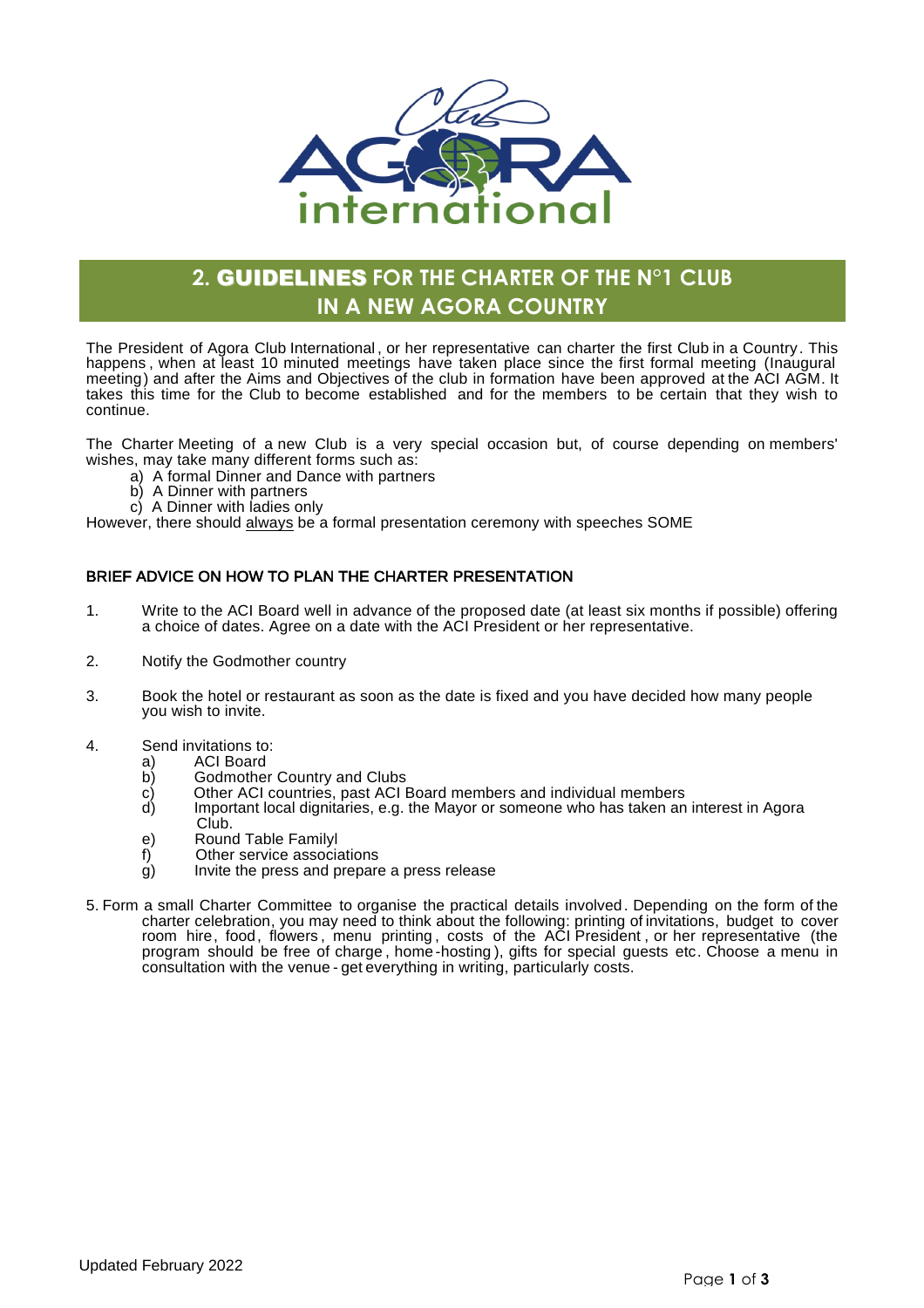#### WHO SHOULD PRESENT YOUR CHARTER?

As you are the first Club in your Country it will be the ACI President, or her representative if she is unable to attend.

## CHARTER CERTIFICATE

The Charter certificate will be brought to you by the ACI Board representative. It will carry the name of the newly chartered country and the ACI logo.

The clubs that follow after this first charter, do not have to be chartered by the ACI Board, but by the Chairman of the No 1 club, and later, by the President of the National Board.

The ACI logo will be on all Charter certificates from this day forward. But as from the installation of the National Board, the ACI logo and the national logo will appear on the Charter certificate.

## CLUB LOGO, PINS AND PRESIDENT'S CHAIN OF OFFICE

- All Agora Club International member countries have a logo, to use on your note paper, letterheads and for membership pins.
- The pin must have "Agora Club" and the name of your Club.
- The green Ginkgo Biloba leaves must somehow be included in that logo. -
- All members are entitled to wear the pin.

- The President of the N°1 Club will have a chain of office, which will include the same logo (pin) - A Flag or banner can also be designed – this of course is dependent on your finances.

-  $\overline{\phantom{a}}$  All artwork should be approved by the ACI Board (pins, chain of office, banner, flag)

THE OFFICIAL CEREMONY (please ask the ACI secretary for the "Guidelines Charter Protocol of the N° 1 Club in a new Agora country" (guideline N°10))

- 1. Lightning of the candle of friendship
- 2. THE WELCOME (Vice-President is usually responsible) for VIPs
	- a) Mayor
	- b) ACI President
	- c) National President of Godmother Country/Club + members
	- d) International representatives of the Round Table Family
	- e) National Presidents of other countries + members
	- f) Past international and national Agora Club officers present at the charter
	- g) National President of Ladies' Circle and Tangent Club
	- h) National President RT and 41-club
	- i) Chairman of local Ladies' Circle and Tangent Clubs
	- Chairman of local RT and 41-clubs
	- Other representatives from different Service Clubs.
- 3. GREETINGS RECEIVED
- 4. AIMS AND OBJECTS OF AGORA CLUB INTERNATIONAL
- 5. SPEECH by Mayor or other official dignitaries
- 6. SPEECH BY ACI PRESIDENT, which includes
	- a) Reading and presentation of the Charter certificate
	- b) Presentation of chain of office and ACI pin to nr 1 club
	- c) Hand over of the ACI Banner
- 7. SPEECH BY NEW CHAIRMAN including: